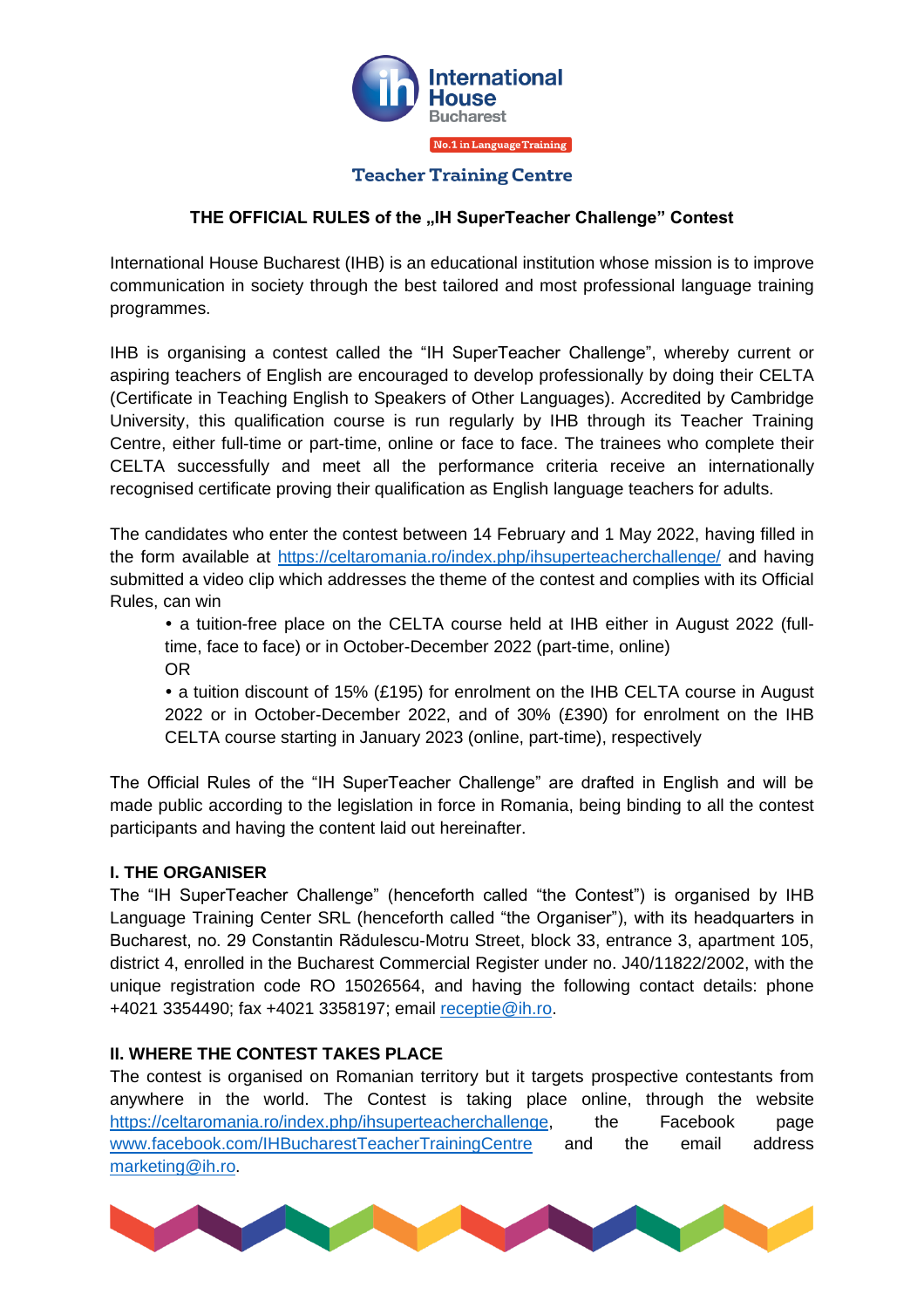

### **III. HOW LONG THE CONTEST RUNS**

The contest runs from 14 February to 1 May 2022. Following assessment by a jury, three finalists will be shortlisted on 2 June 2022, out of whom one will be designated the winner on 17 June 2022.

# **IV. WHO CAN ENTER THE CONTEST**

Any natural person who works or wants to work as an English teacher can enter the Contest, irrespective of their nationality, citizenship, sex, ethnicity, religion, sexual orientation, etc. – as long as the person meets the participation criteria as listed under point V below.

The Organiser's employees or collaborators and their first-degree relatives cannot enter the Contest. Neither can persons who collaborated with IHB for however long between 15 February 2019 and 15 February 2022. *Participation is also denied to people who have already registered for a CELTA course with IHB in 2022*.

# **V. HOW TO ENTER THE CONTEST**

To enter the Contest candidates have to:

- be teachers of English OR want to become teachers of English
- be at least 18 years old
- be advanced users of English (minimum level C1/CEFR\*)
- be educated to the standard required for entry into higher education

- be available and be medically/logistically/financially able to attend the several-week CELTA course they get free/discounted access to in either August 2022 (face to face, full-time), October-December 2022 (online, part-time), or January 2023 (online, parttime)

\* Common European Framework of Reference for Languages

Participation in the contest includes the following steps:

1. on 14 February 2022 the Contest is officially launched, its Rules made public via the online channels mentioned under point II above

2. between 14 February and 1 May 2022 the candidates fill in the enrolment form available at<https://celtaromania.ro/index.php/ihsuperteacherchallenge/> and submit a video clip\* with a maximum length of 3 minutes, in *MP4 or avi format*, which addresses the theme of the Contest (see point VI below)

3. on 2 June 2022, following assessment and marking by a jury, three finalists are shortlisted and announced

4. between 2 and 10 June 2022, the finalists complete the standard application for admission to the CELTA course, which will be emailed to them. The completed application will be sent to [teodoramanole@ih.ro](mailto:teodoramanole@ih.ro) by 10 June 2022

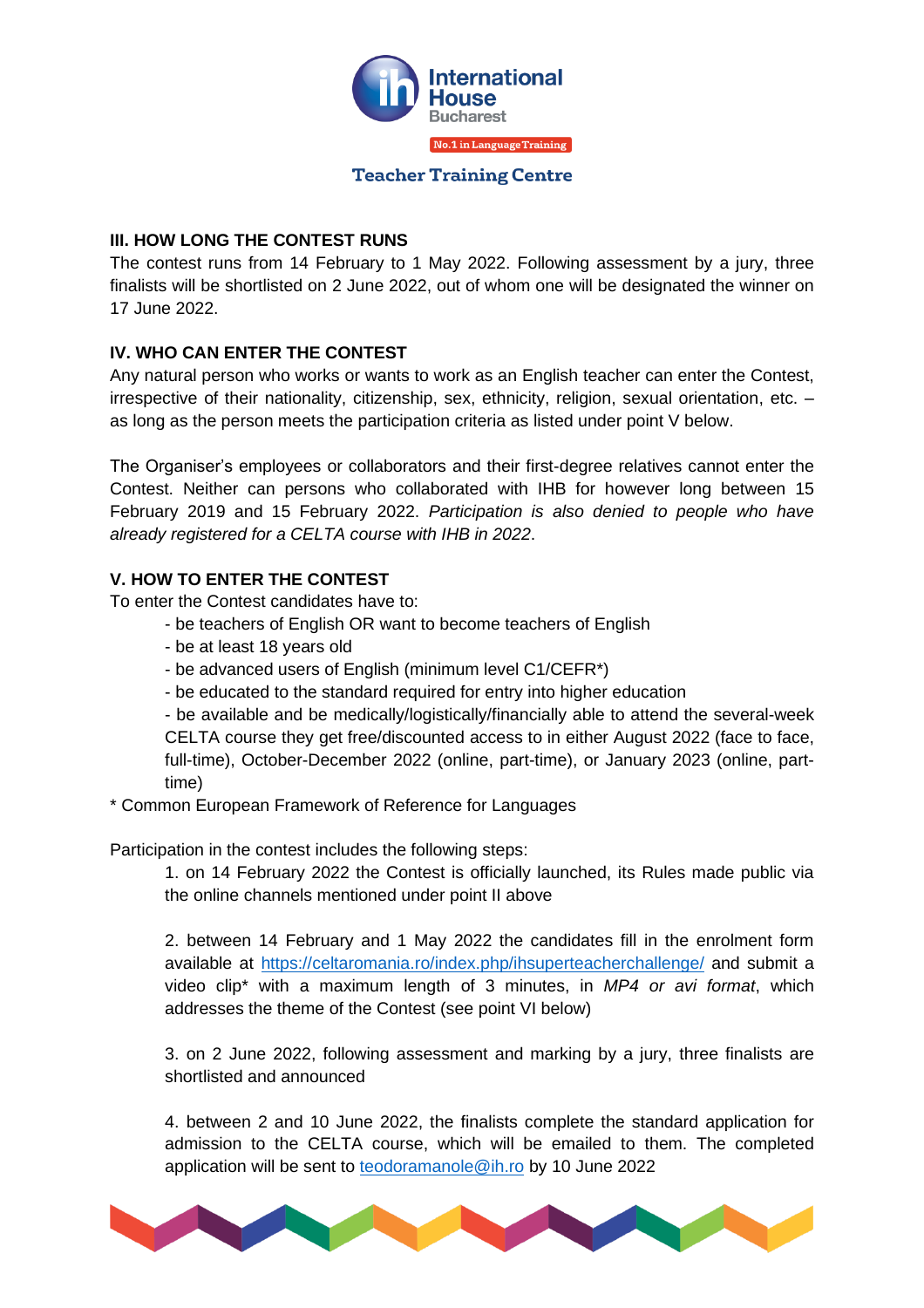

5. on 17 June 2021, taking into consideration on the one hand the jury's mark and on the other whether the CELTA standard application has been successful, the winner of the Contest will be announced

\* The Organiser accepts entries with original, non-plagiarised content, in compliance with the rules of academic honesty and the legal provisions regarding copyright (see Law no. 8/1996).

The Organiser reserves the right to eliminate from the Contest any video submission which

- does not address the theme of the Contest
- contains insults
- contains any kind of violence or cruelty
- contains scenes in which harm is done to a person or an animal
- shows any kind of weapons
- shows law infringement or any law infringement method
- shows use of drugs, alcohol and/or cigarettes
- promotes racism, sexism, homophobia, discrimination on ethnic or any other grounds
- has an offensive, abusive, indecent, calumniating or obscene quality to it
- could cause prejudice to a person, a business or a company
- is protected by copyright which does not belong to the candidate
- shows celebrities or public persons without their express agreement
- contains material which is identical to that of another candidate's previously submitted video

A candidate can enter in the Contest only one video.

Entrance in the Contest implies familiarity with the Rules hereby presented and acceptance by the contestant of her/his responsibility to comply with the Rules.

The Organiser deems true and accurate the data provided by the contestants. In case inaccuracies are identified regarding the data, the Organiser will disqualify that entry.

#### **VI. THE THEME OF THE CONTEST**

The video clip entered in the Contest must be in English. In it the contestants have to

- state their name and where they are from
- present the context they would create to introduce the structures below and describe how they would clarify the difference between them to A2-level learners:

*"If I have the money, I'll buy a new car."*

AND

*"If I had the money, I'd buy a new car."*

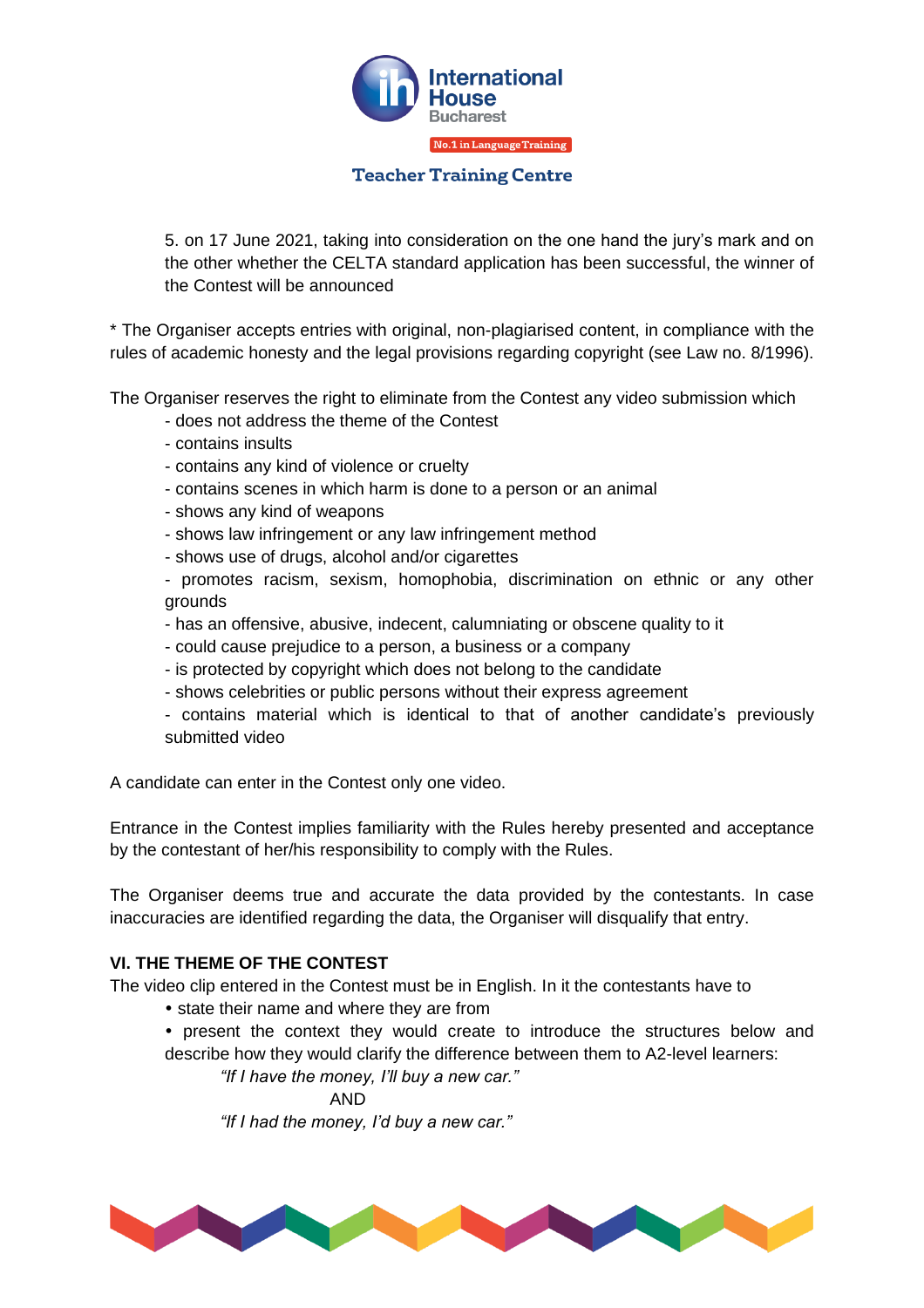

### **VII. HOW THE FINALISTS AND WINNER ARE DESIGNATED**

Three video clips will be shortlisted as finalists based on assessment by a jury made up, by internal decision of the Organiser, of qualified trainers with at least 10 years' experience in teaching English as a foreign language.

After the three finalist contestants have submitted the standard application form for admission to the CELTA course, the jury will consider, on the one hand, the mark the finalists received and, on the other, whether their standard application for CELTA was successful, and will thereby determine the winner.

The assessment and marking conducive to the designation of the finalists will take place between 1 May and 2 June 2022, while the winner will be determined between 10 and 17 June 2022.

Assessment by the jury will be carried out as follows:

- each video clip submitted will receive a mark, from 1 (the lowest) to 10 (the highest)
- the marking criteria are
	- the clip addresses the theme of the Contest (it is relevant)
	- the clip provides a full answer within the time limit (it is efficient)
	- it is made in advanced-level English
	- it shows good presentation skills
	- it has quality form and content
	- it demonstrates creativity and originality

- the three videos which, following assessment by the jury, have received the top three highest marks will be designated as finalists

- the finalist contestant whose standard application for admission to the CELTA course has been successful *and* whose video clip entered in the Contest has received the highest mark out of the three finalists will be designated the winner

The Contest's finalists and winner will be notified directly by email and/or phone, and announced on the sites mentioned under point II above.

Given the transparent publication of the Contest's theme, terms, rules, steps and deadlines, given the assessment by a jury made up of CELTA/DELTA-qualified experts from both Romania and abroad, no appeal is allowed on this Contest's results, the designation of the finalists and the winner being final and binding.

If the persons designated Contest finalists and winner do not respond within maximum 3 working days since notification, or if they refuse the prize, a new assessment round will be organised to determine the next-ranked video clip, and its author will be designated the new finalist/winner according to the assessment procedure detailed above.

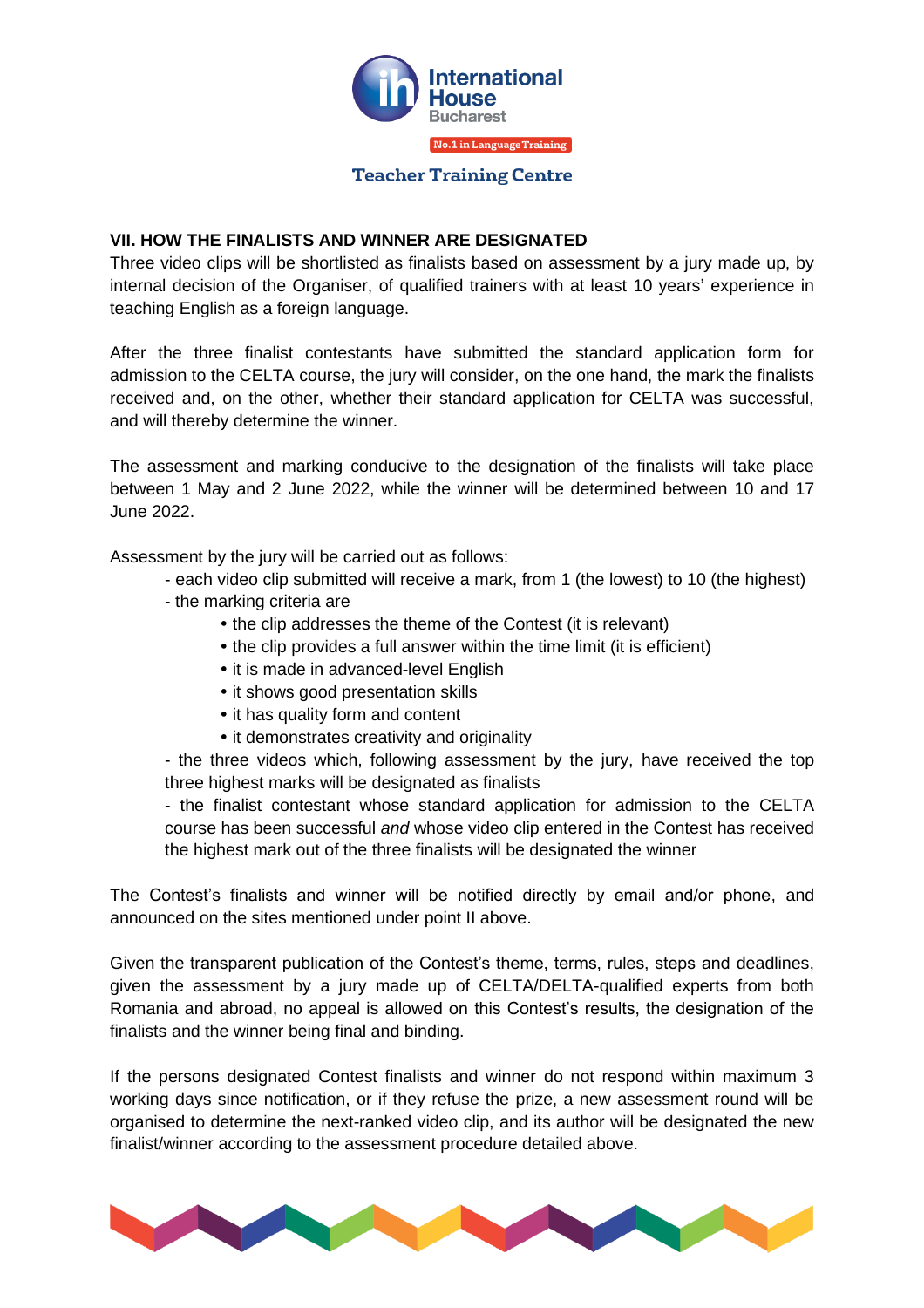

#### **VIII. THE PRIZES**

This Contest includes

 one prize consisting of a tuition-free place on the CELTA course run by the Organiser either between 1 and 26 August 2022 (face to face, full-time) or from 1 October to 17 December 2022 (online, part-time)

and

 two prizes consisting of a 15% discount for the CELTA course run by the Organiser either from 1 to 26 August 2022 (face to face, full-time), or from 1 October to 17 December 2022 (online, part-time), OR a 30% discount for the CELTA course run by IHB starting in January 2023 (online, part-time). NOTA BENE: no other discounts can be cumulated to the 15% or 30% ones.

The Contest winner's prize consists of a tuition-free place on one of the CELTA courses organised either in August or in October-December 2022 by the IHB Teacher Training Centre. The prize equates to the CELTA course tuition fee of £1,300, it is non-negotiable and cannot be converted into cash or other objects. Also, the winner is not allowed to give or transfer the prize to other persons.

The Contest finalists' prize consists of 15% off the tuition fee for the CELTA course run by the Organiser in either August 2022 or October-December 2022, and 30% off the fee for the CELTA course organised by IHB starting in January 2023, respectively. The finalists will be able to choose one of the three courses (i.e. starting in August 2022, October 2022, or January 2023), with its respective discount. The discounts equate to £195 and £390, respectively, and they *cannot* be cumulated to any other discounts offered by IHB. The prizes are not non-negotiable, non-transferrable and cannot be converted into cash or other objects.

The prizes are handed out only after the necessary steps have been completed:

• the winner has been admitted to the CELTA course s/he applied to, following submission and approval of her/his standard application

 the winner and finalists have sent the Organiser, using the email address mentioned under point II above, a copy of their ID (identity card in the case of Romanian citizens, passport in the case of foreign citizens)

The prizes will be handed to the finalists and winner under condition that they are not disqualified as a consequence of not complying with the Rules hereby presented.

NOTA BENE: The Organiser is not responsible for covering any other expenses besides the course tuition fee (in the case of the winner), and the 15% or 30% discounts off the course fee, respectively (in the case of the finalists). Hence the winner and finalists have to pay themselves for the expenses related to their electronic devices, Internet connection, accommodation, meals, transport, etc. needed to complete the several-week CELTA course they choose to attend either online or face to face.

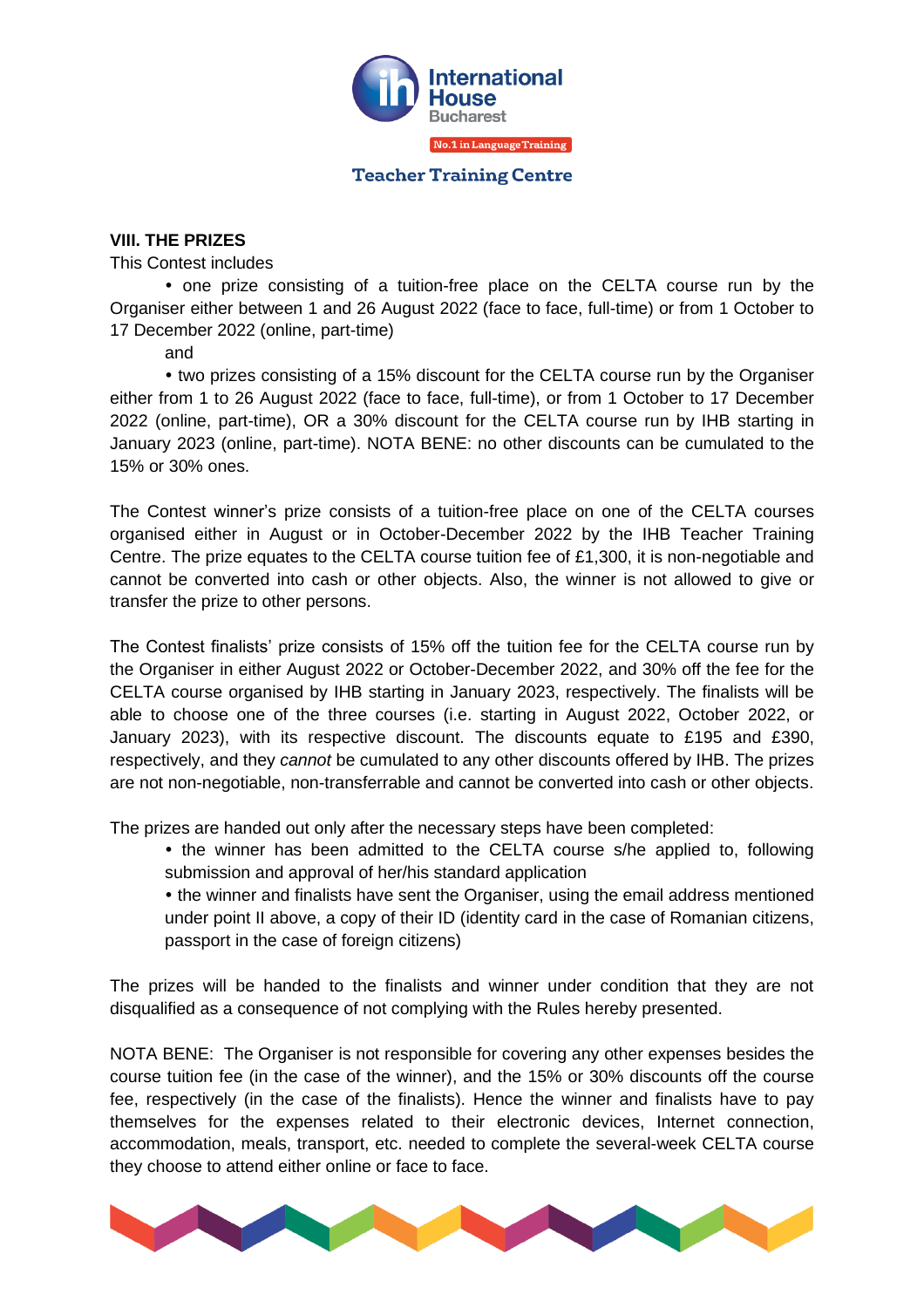

# **IX. POSTPONING/SUSPENDING THE CONTEST**

The Contest can be postponed or suspended in case of force majeure or by decision of the Organiser, but not before the public is duly notified via the channels mentioned under point II above.

### **X. COPYRIGHT**

Contestants take full responsibility regarding the copyright over the video clips they enter into the Contest, as well as the texts used in them.

The Organiser reserves the right to disqualify any contestant who attempts to make use of any images or texts which do not belong to them or for the use of which they do not have the copyright holder's approval.

Entrance in the Contest implies the candidates' permission for the Organiser to make reasonable use of the video clips entered in order to promote the CELTA course and/or IHB, as long as the author's name is duly mentioned.

# **IX. PROTECTION OF PERSONAL DATA**

It is not the Organiser's intention to collect and use personal data as part of this Contest.

By entering the Contest, each candidate agrees expressly and unequivocally that the Organiser can collect and process information regarding mainly (but not solely) the contestants' name/surname, age, phone number, email address, home town or country, etc., and that such data can be sent to the Organiser with a view to handing out the prizes mentioned in the Rules hereby presented.

The Organiser will keep the winner's and finalists' personal data confidential and will only make use of them for the purposes laid out in the Rules hereby presented.

The contestants have at any moment the right to oppose the processing of personal data on justified grounds and in relation to their personal circumstances.

The contestants have, according to Law no. 677/2001 on the protection of individuals with regard to the processing of personal data and the free circulation of such data (with the subsequent modifications and completions), the right to be informed, the right to access data, the right to contest and the right to intervene on data, the right not to be subject to an individual decision, as well as the right to sue.

#### **XII. ARBITRATION & CHOICE OF LAW**

Any and all disputes arising between the Organiser and the Contest candidates shall be resolved amicably.